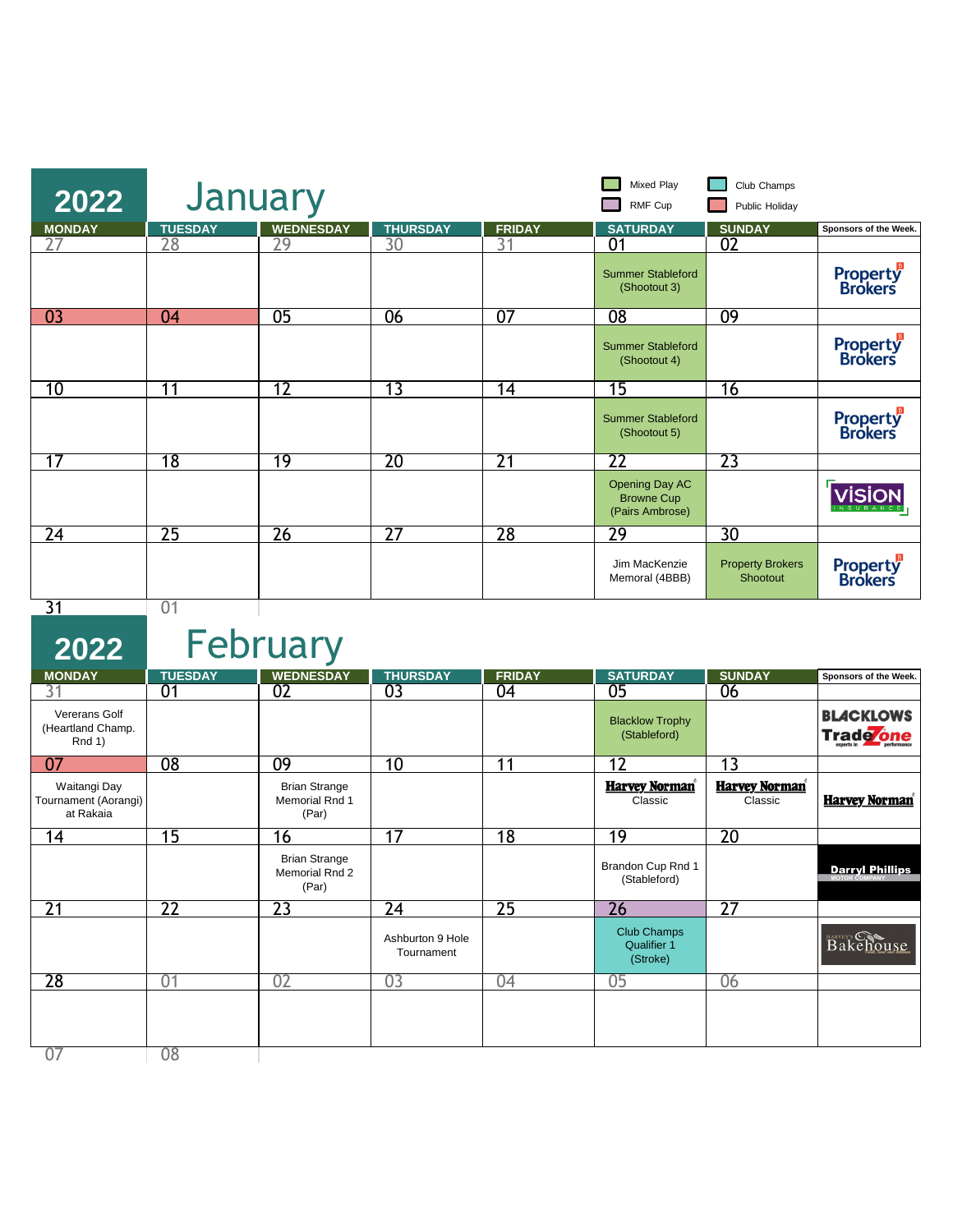| 2022            | March                      |                      |                 |                              |                                                               |                 |                                                             |
|-----------------|----------------------------|----------------------|-----------------|------------------------------|---------------------------------------------------------------|-----------------|-------------------------------------------------------------|
| <b>MONDAY</b>   | <b>TUESDAY</b>             | <b>WEDNESDAY</b>     | <b>THURSDAY</b> | <b>FRIDAY</b>                | <b>SATURDAY</b>                                               | <b>SUNDAY</b>   | Sponsors of the Week.                                       |
| 28              | $\overline{01}$            | 02                   | 0 <sub>3</sub>  | $\overline{04}$              | $\overline{05}$                                               | 06              |                                                             |
|                 |                            |                      |                 |                              | Pro Shop Day                                                  |                 | <b>Sega Golf</b>                                            |
| 07              | $\overline{08}$            | 09                   | 10              | $\overline{11}$              | $\overline{12}$                                               | $\overline{13}$ |                                                             |
|                 |                            |                      |                 | <b>Twlight Golf Finishes</b> | Brandon Cup Rnd 2<br>(Stableford)                             |                 | $\Leftrightarrow$ MIDLANDS                                  |
| $\overline{14}$ | $\overline{15}$            | $\overline{16}$      | $\overline{17}$ | 18                           | 19                                                            | 20              |                                                             |
| Maintenance     | Maintenance                | Maintenance          | Maintenance     | Maintenance                  | Don Houghton<br><b>Memorial</b><br>(Irish Team<br>Stableford) |                 | <b>braidedrivers</b><br>COMMUNITY TRUS'<br><b>ASHBURTON</b> |
| $\overline{21}$ | $\overline{22}$            | 23                   | $\overline{24}$ | $\overline{25}$              | 26                                                            | $\overline{27}$ |                                                             |
|                 | 2 Club Trophy<br>Challenge |                      |                 |                              | <b>Captains Pick</b>                                          |                 | <b>SEEDS</b>                                                |
| 28              | 29                         | 30                   | $\overline{31}$ | 01                           | 02                                                            | 03              |                                                             |
|                 |                            | Bristol Cup - Timaru |                 |                              |                                                               |                 | TINWALI                                                     |
| 04              | 0 <sub>5</sub>             |                      |                 |                              |                                                               |                 |                                                             |

**2022** April

| <b>MONDAY</b>                                           | <b>TUESDAY</b>              | <b>WEDNESDAY</b> | <b>THURSDAY</b> | <b>FRIDAY</b>   | <b>SATURDAY</b>                                        | <b>SUNDAY</b>                                 | Sponsors of the Week.                                                    |
|---------------------------------------------------------|-----------------------------|------------------|-----------------|-----------------|--------------------------------------------------------|-----------------------------------------------|--------------------------------------------------------------------------|
| 28                                                      | 29                          | 30               | 31              | 01              | 02                                                     | 03                                            |                                                                          |
|                                                         |                             |                  |                 |                 | <b>Club Champs</b><br><b>Qualifier 2</b><br>(Stroke)   | Mens Pennants -<br>Homes/Hayes &<br>Alexander |                                                                          |
| 04                                                      | $\overline{05}$             | 06               | $\overline{07}$ | 08              | 09                                                     | 10                                            |                                                                          |
| <b>Veterans Golf</b><br>(Heartland Champ.<br>Final)     | <b>Daylight Saving Ends</b> |                  |                 |                 | Brandon Cup Rnd 3<br>(Stableford)                      |                                               | كانطاص<br>−−<br><i>Chartered Accountants<br/>&amp; Business Advisers</i> |
| 11                                                      | 12                          | 13               | 14              | 15              | 16                                                     | 17                                            |                                                                          |
|                                                         |                             |                  |                 | Good Friday     | Keig & Coasters<br><b>Cups (Mixed)</b><br>Greensome)   | Easter Sunday                                 |                                                                          |
| <b>18</b>                                               | 19                          | 20               | $\overline{21}$ | $\overline{22}$ | 23                                                     | $\overline{24}$                               |                                                                          |
| <b>Easter Monday Turkey</b><br>Trott                    |                             |                  |                 |                 | <b>AM Bruce Cup</b><br>(Mixed Foursome)                |                                               |                                                                          |
| 25                                                      | $\overline{26}$             | 27               | 28              | 29              | 30 <sup>°</sup>                                        | 0 <sub>1</sub>                                |                                                                          |
| <b>Anzac Day</b><br>Battle of the sexes<br>(Stableford) |                             |                  |                 |                 | Murray Webb Trophy<br>(Watson Cup<br>Qualifier) (4BBB) |                                               |                                                                          |
| 02                                                      | 03                          |                  |                 |                 |                                                        |                                               |                                                                          |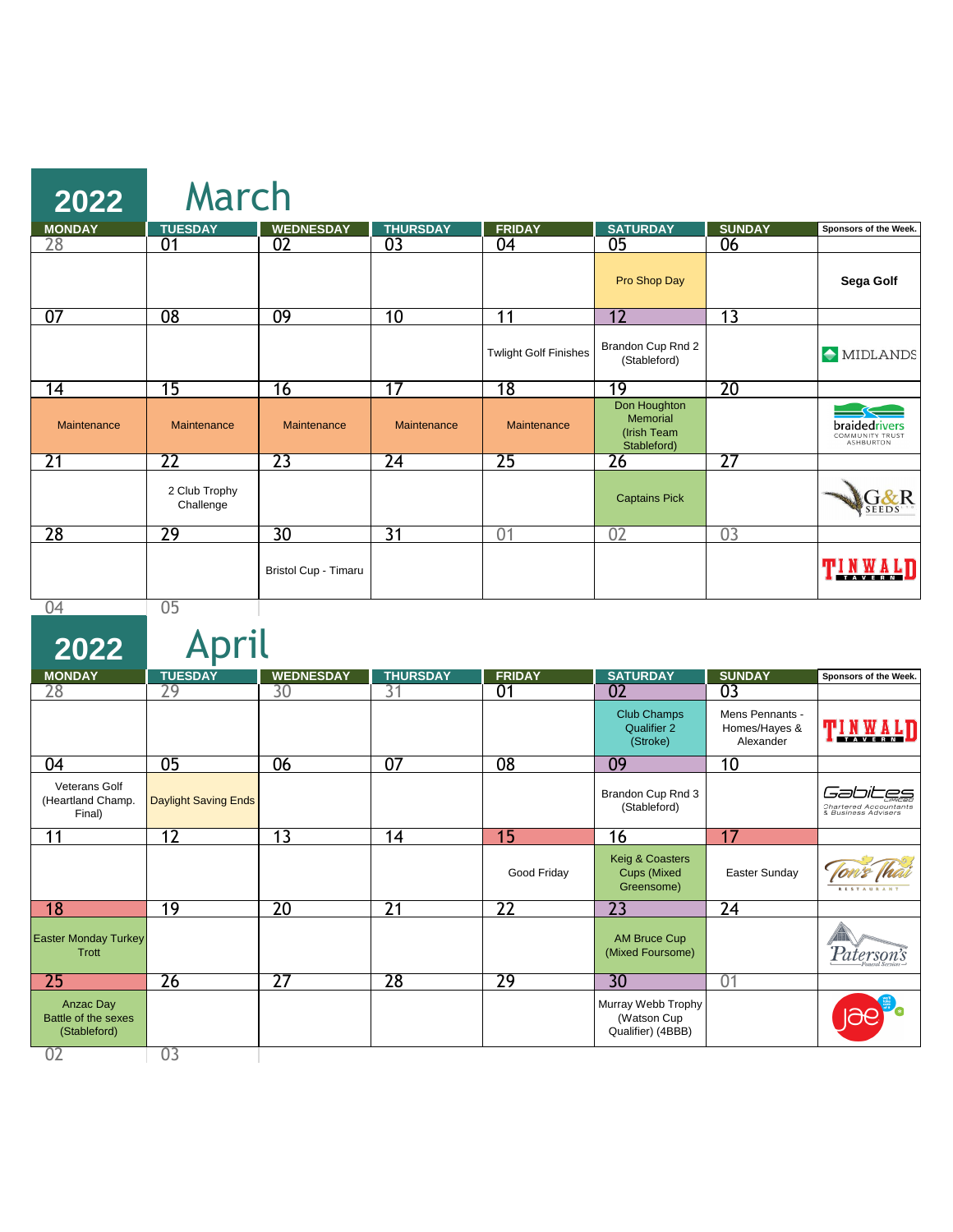| 2022          | May             |                                                    |                                 |                 |                                                                |                                                  |                           |
|---------------|-----------------|----------------------------------------------------|---------------------------------|-----------------|----------------------------------------------------------------|--------------------------------------------------|---------------------------|
| <b>MONDAY</b> | <b>TUESDAY</b>  | <b>WEDNESDAY</b>                                   | <b>THURSDAY</b>                 | <b>FRIDAY</b>   | <b>SATURDAY</b>                                                | <b>SUNDAY</b>                                    | Sponsors of the Week.     |
| 25            | 26              | 27                                                 | 28                              | 29              | 30                                                             | 01                                               |                           |
|               |                 |                                                    |                                 |                 |                                                                | Mens Pennants - All<br><b>Teams Playing Away</b> |                           |
| 02            | 0 <sup>3</sup>  | 04                                                 | 0 <sub>5</sub>                  | 06              | $\overline{07}$                                                | 08                                               |                           |
|               |                 |                                                    |                                 |                 | Watson Cup Top 16<br>(Matchplay)                               |                                                  | <b>TODD'S</b>             |
| 09            | 10              | 11                                                 | 12                              | 13              | 14                                                             | 15                                               |                           |
|               |                 | <b>Presidents Salver</b><br>Qualifier (Stableford) |                                 |                 | Watson Cup 1/4 final<br>Newton Trophy 1/4<br>final (Matchplay) | Mens Pennants - All<br><b>Teams Playing Away</b> | mikegreerhomes            |
| 16            | $\overline{17}$ | 18                                                 | 19                              | 20              | $\overline{21}$                                                | $\overline{22}$                                  |                           |
|               |                 | <b>Presidents Salver</b><br>Top 16 (Matchplay)     | <b>Ashburton Womens</b><br>Open |                 | Watson Cup /Newton<br><b>Trophy Semi Final</b><br>(Matchplay)  |                                                  | Tavendale<br>and Partners |
| 23            | $\overline{24}$ | 25                                                 | 26                              | $\overline{27}$ | 28                                                             | 29                                               |                           |
|               |                 | <b>Presidents Salver</b><br>1/4 Final (Matchplay)  |                                 |                 | Watson Cup/Newton<br><b>Trophy Finals</b><br>(Matchplay)       | Mens Pennants - All<br><b>Teams Playing Away</b> | CHILTON + MAYNE           |
| 30            | $\overline{31}$ |                                                    |                                 |                 |                                                                |                                                  |                           |

**2022** June

| <b>MONDAY</b>                                                  | <b>TUESDAY</b>  | <b>WEDNESDAY</b>                                      | <b>THURSDAY</b> | <b>FRIDAY</b>                                         | <b>SATURDAY</b>                                      | <b>SUNDAY</b>                          | Sponsors of the Week.                     |
|----------------------------------------------------------------|-----------------|-------------------------------------------------------|-----------------|-------------------------------------------------------|------------------------------------------------------|----------------------------------------|-------------------------------------------|
| 30                                                             | 31              | 01                                                    | 02              | 03                                                    | 04                                                   | 05                                     |                                           |
|                                                                |                 | <b>Presidents Salver</b><br>Semi Final<br>(Matchplay) |                 |                                                       | <b>Club Champs</b><br><b>Qualifier 3</b><br>(Stroke) |                                        | <b>ISUZU</b><br>$\mathbf{Q}$              |
| 06                                                             | $\overline{07}$ | 08                                                    | 09              | 10                                                    | 11                                                   | 12                                     |                                           |
| Queens Birthday<br><b>White Trophy</b><br>(Combine Stableford) |                 | <b>Presidents Salver</b><br>Final (Matchplay)         |                 |                                                       | Presidents Trophy<br>Qualifier<br>(Stroke)           |                                        | Rural<br><b>OBSESSED WITH AGRICULTURE</b> |
| 13                                                             | 14              | 15                                                    | 16              | $\overline{17}$                                       | 18                                                   | 19                                     |                                           |
| Vererans Golf (Stoke<br>Round in Grades)                       |                 |                                                       |                 |                                                       | Presidents Trophy<br>(Matchplay)                     | Mens Pennants -<br>Redpath & Patterson | Commun)(ty<br><b>TRUST</b>                |
| 20                                                             | $\overline{21}$ | $\overline{22}$                                       | $\overline{23}$ | $\overline{24}$                                       | 25                                                   | 26                                     |                                           |
|                                                                |                 |                                                       |                 | Matariki<br><b>Vauxhall Salver</b><br>(Pairs Ambrose) | Presidents trophy<br>1/4 Finals<br>(Matchplay)       |                                        | PANEL & PAINT SERVICES LTD                |
| 27                                                             | 28              | 29                                                    | 30              | 01                                                    | 02                                                   | 0 <sub>3</sub>                         |                                           |
|                                                                |                 |                                                       |                 |                                                       |                                                      |                                        | <b>PHAT</b><br>PHAT<br>DUCK               |
| 04                                                             | 05              |                                                       |                 |                                                       |                                                      |                                        |                                           |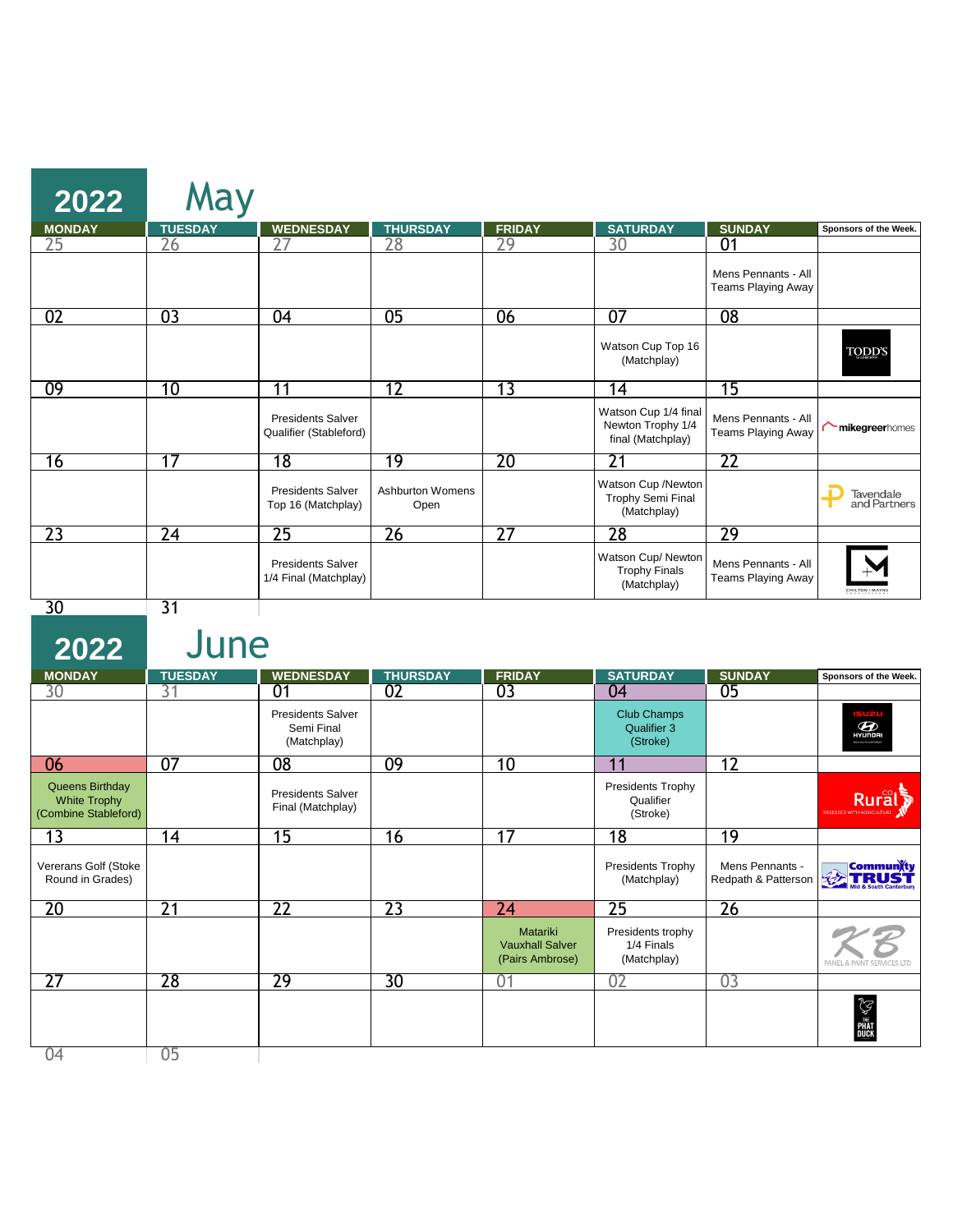| 2022          | July            |                  |                 |                 |                                                       |                                           |                                                 |
|---------------|-----------------|------------------|-----------------|-----------------|-------------------------------------------------------|-------------------------------------------|-------------------------------------------------|
| <b>MONDAY</b> | <b>TUESDAY</b>  | <b>WEDNESDAY</b> | <b>THURSDAY</b> | <b>FRIDAY</b>   | <b>SATURDAY</b>                                       | <b>SUNDAY</b>                             | Sponsors of the Week.                           |
| 27            | 28              | 29               | 30              | 01              | 02                                                    | 03                                        |                                                 |
|               |                 |                  |                 |                 | <b>Presidents Trophy</b><br>Semi Final<br>(Matchplay) | Mens Pennants - All<br>Teams Playing Away | <b>PHAT</b><br>PHAT<br>DUCK                     |
| 04            | 05              | 06               | $\overline{07}$ | 08              | 09                                                    | 10                                        |                                                 |
|               |                 |                  |                 |                 | <b>Presidents Trophy</b><br>Final<br>(Matchplay)      |                                           | <b>F</b> Fulton Hogan                           |
| 11            | $\overline{12}$ | $\overline{13}$  | $\overline{14}$ | $\overline{15}$ | 16                                                    | $\overline{17}$                           |                                                 |
|               |                 |                  |                 |                 | <b>Club Champs</b><br><b>Qualifier 4</b><br>(Stroke)  | Mens Pennants - All<br>Teams Playing Away | SOUTH ISLAND SEED DRESSING<br>& STORAGE CO LTD. |
| 18            | 19              | 20               | 21              | 22              | 23                                                    | 24                                        |                                                 |
|               |                 |                  |                 |                 | Pro Shop Day                                          |                                           | somersel<br>grocer                              |
| 25            | $\overline{26}$ | $\overline{27}$  | 28              | 29              | 30                                                    | $\overline{31}$                           |                                                 |
|               |                 |                  |                 |                 | DCL Cup Rnd 1<br>(Stroke)                             |                                           | <b>DOCKS</b><br><b>BAR &amp; SEAFOOD GRILL</b>  |

01 02

**2022** August

| <b>MONDAY</b>   | <b>TUESDAY</b> | <b>WEDNESDAY</b>                                   | <b>THURSDAY</b> | <b>FRIDAY</b>   | <b>SATURDAY</b>                                      | <b>SUNDAY</b>                             | Sponsors of the Week.                                           |
|-----------------|----------------|----------------------------------------------------|-----------------|-----------------|------------------------------------------------------|-------------------------------------------|-----------------------------------------------------------------|
| 01              | 02             | 03                                                 | 04              | 05              | 06                                                   | 07                                        |                                                                 |
|                 |                |                                                    |                 |                 | DCL Cup Rnd 2<br>(Stroke)                            | Mens Pennants -<br>Patterson              | <b>Mac &amp; Maggies</b>                                        |
| 08              | 09             | 10                                                 | 11              | 12              | 13                                                   | 14                                        |                                                                 |
|                 |                |                                                    |                 |                 | <b>Club Champs</b><br><b>Qualifier 5</b><br>(Stroke) |                                           | Netherby<br><b>PHARMACY</b>                                     |
| $\overline{15}$ | 16             | $\overline{17}$                                    | 18              | 19              | 20                                                   | $\overline{21}$                           |                                                                 |
|                 |                |                                                    |                 |                 | DCL Cup Rnd 3<br>(Stroke)                            | Mens Pennants - All<br>Teams Playing Away | <b>VALUE PRUS</b><br><b>processing</b>                          |
| 22              | 23             | $\overline{24}$                                    | $\overline{25}$ | $\overline{26}$ | $\overline{27}$                                      | 28                                        |                                                                 |
|                 |                |                                                    |                 |                 | <b>Club Champs</b><br>Round of 16<br>(Matchplay)     | Foodstuffs Trophy at<br>Ashburton         | $\sqrt{M}$<br><b>NW</b><br><b>NEW WORLD</b><br><b>Ashburton</b> |
| 29              | 30             | $\overline{31}$                                    | 01              | 02              | 03                                                   | 04                                        |                                                                 |
|                 |                | Eder Foote Rnd 1<br>(Pairs Combined<br>Stableford) |                 |                 |                                                      |                                           | <b>SMITH &amp; CHURCH</b><br>100%<br>Shop Local                 |
| 05              | 06             |                                                    |                 |                 |                                                      |                                           |                                                                 |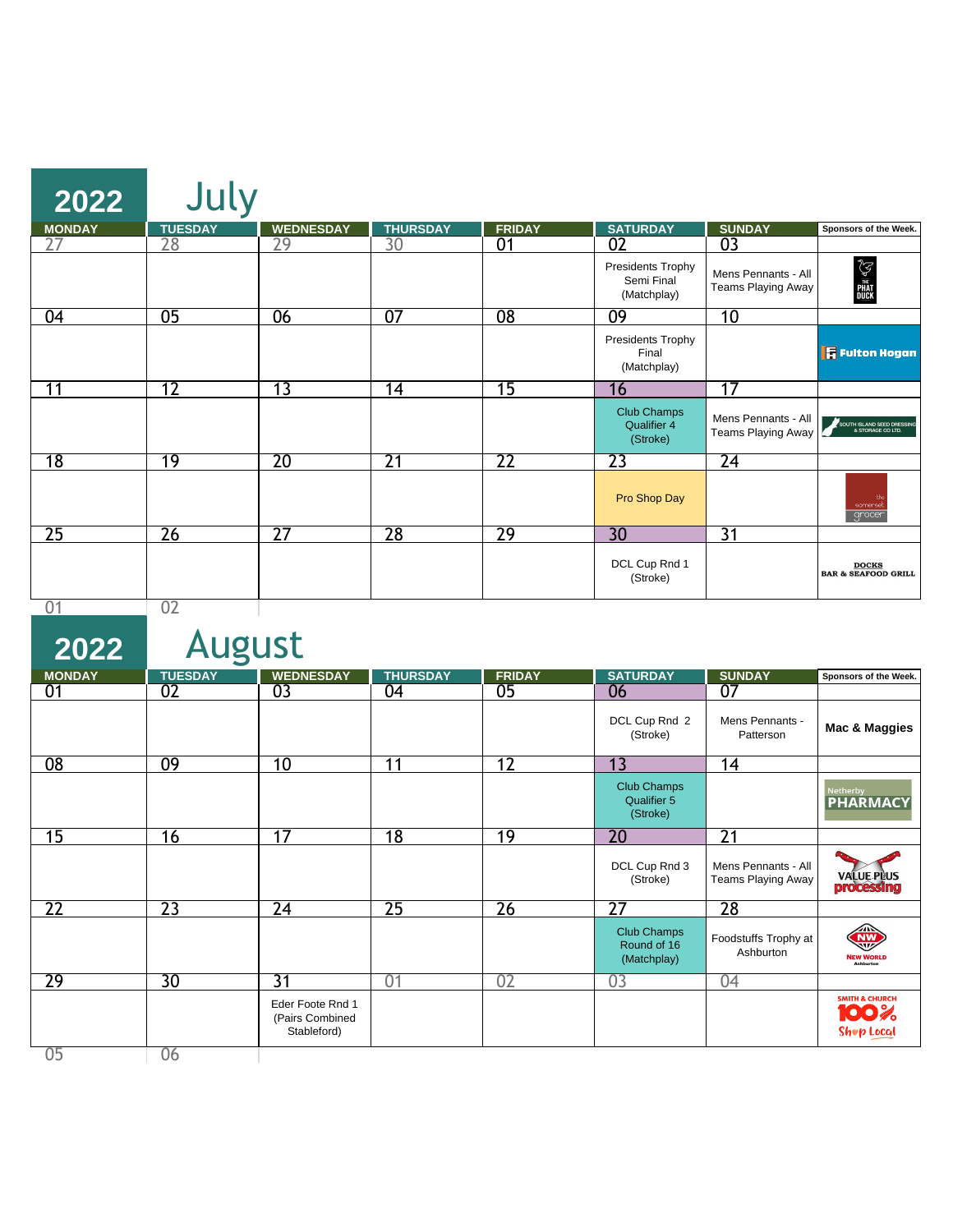| 2022                          | September      |                                          |                 |                                                                      |                                                         |                                       |                                                         |  |  |
|-------------------------------|----------------|------------------------------------------|-----------------|----------------------------------------------------------------------|---------------------------------------------------------|---------------------------------------|---------------------------------------------------------|--|--|
| <b>MONDAY</b>                 | <b>TUESDAY</b> | <b>WEDNESDAY</b>                         | <b>THURSDAY</b> | <b>FRIDAY</b>                                                        | <b>SATURDAY</b>                                         | <b>SUNDAY</b>                         | Sponsors of the Week.                                   |  |  |
| 29                            | 30             | $\overline{31}$                          | $\overline{01}$ | 02                                                                   | 0 <sub>3</sub>                                          | 04                                    |                                                         |  |  |
|                               |                |                                          |                 |                                                                      | <b>Club Champs</b><br>1/4 Finals<br>(Matchplay)         | Men's Pennants -<br>Semi Finals TBC   | <b>SMITH &amp; CHURCH</b><br>100%<br>Shop Local         |  |  |
| 05                            | 06             | 07                                       | 08              | 09                                                                   | 10                                                      | 11                                    |                                                         |  |  |
|                               |                |                                          |                 |                                                                      | <b>Club Champs</b><br><b>Semi Finals</b><br>(Matchplay) |                                       | <b>COLUMBUS</b>                                         |  |  |
| 12                            | 13             | 14                                       | 15              | 16                                                                   | 17                                                      | 18                                    |                                                         |  |  |
|                               |                |                                          |                 |                                                                      | President vs Captain<br>(Match Play)                    | Men's Pennants -<br><b>Finals TBC</b> | Agricultural<br>Consulting<br>Services<br>$\frac{1}{3}$ |  |  |
| 19                            | 20             | $\overline{21}$                          | $\overline{22}$ | $\overline{23}$                                                      | $\overline{24}$                                         | $\overline{25}$                       |                                                         |  |  |
|                               |                |                                          |                 |                                                                      | <b>Club Champs</b><br><b>Finals</b><br>(Matchplay)      | <b>DRE Pick</b>                       | <b>DAVIDSO</b>                                          |  |  |
| 26                            | 27             | 28                                       | 29              | 30                                                                   | 01                                                      | 0 <sup>2</sup>                        |                                                         |  |  |
| <b>Daylight Saving Starts</b> |                | <b>Tony Bennett</b><br>Memorial (Stroke) |                 | <b>BRADFORD</b><br><b>Ashburton Invitation</b><br>Charity tournament |                                                         |                                       | <b>SEADFORD</b>                                         |  |  |
| 03                            | 04             |                                          |                 |                                                                      |                                                         |                                       |                                                         |  |  |

I

**2022** October

| <b>MONDAY</b> | <b>TUESDAY</b>             | <b>WEDNESDAY</b> | <b>THURSDAY</b> | <b>FRIDAY</b>   | <b>SATURDAY</b>                                         | <b>SUNDAY</b>                     | Sponsors of the Week.     |
|---------------|----------------------------|------------------|-----------------|-----------------|---------------------------------------------------------|-----------------------------------|---------------------------|
| 26            | $\overline{27}$            | 28               | 29              | 30              | 01                                                      | 02                                |                           |
|               |                            |                  |                 |                 | <b>Barnett &amp; Bermaline</b><br>Cups (Individual Par) | <b>County Stroke</b>              | <b>NBRADFORD</b>          |
| 03            | 04                         | $\overline{05}$  | 06              | 07              | 08                                                      | 09                                |                           |
|               | <b>Twlight Golf Starts</b> |                  |                 |                 | <b>Brandon Open</b><br>(36 Hole Stroke)                 | Champions of<br>Champions (Men)   | <b>Hydraulink</b>         |
| 10            | 11                         | 12               | 13              | 14              | 15                                                      | 16                                |                           |
|               |                            |                  |                 |                 | Pro Shop Day                                            | Champions of<br>Champions (Women) | Paul May Motors           |
| 17            | 18                         | 19               | 20              | $\overline{21}$ | 22                                                      | $\overline{23}$                   |                           |
| Maintenance   | Maintenance                | Maintenance      | Maintenance     | Maintenance     | <b>Captains Pick</b><br>(Ambrose)                       |                                   | <b>SETHE LION</b>         |
| 24            | 25                         | 26               | $\overline{27}$ | 28              | 29                                                      | 30                                |                           |
| Labour Day    |                            |                  |                 |                 | <b>Captains Pick</b>                                    |                                   | <b>Calder<br/>Stewart</b> |
| 31            | 01                         |                  |                 |                 |                                                         |                                   |                           |